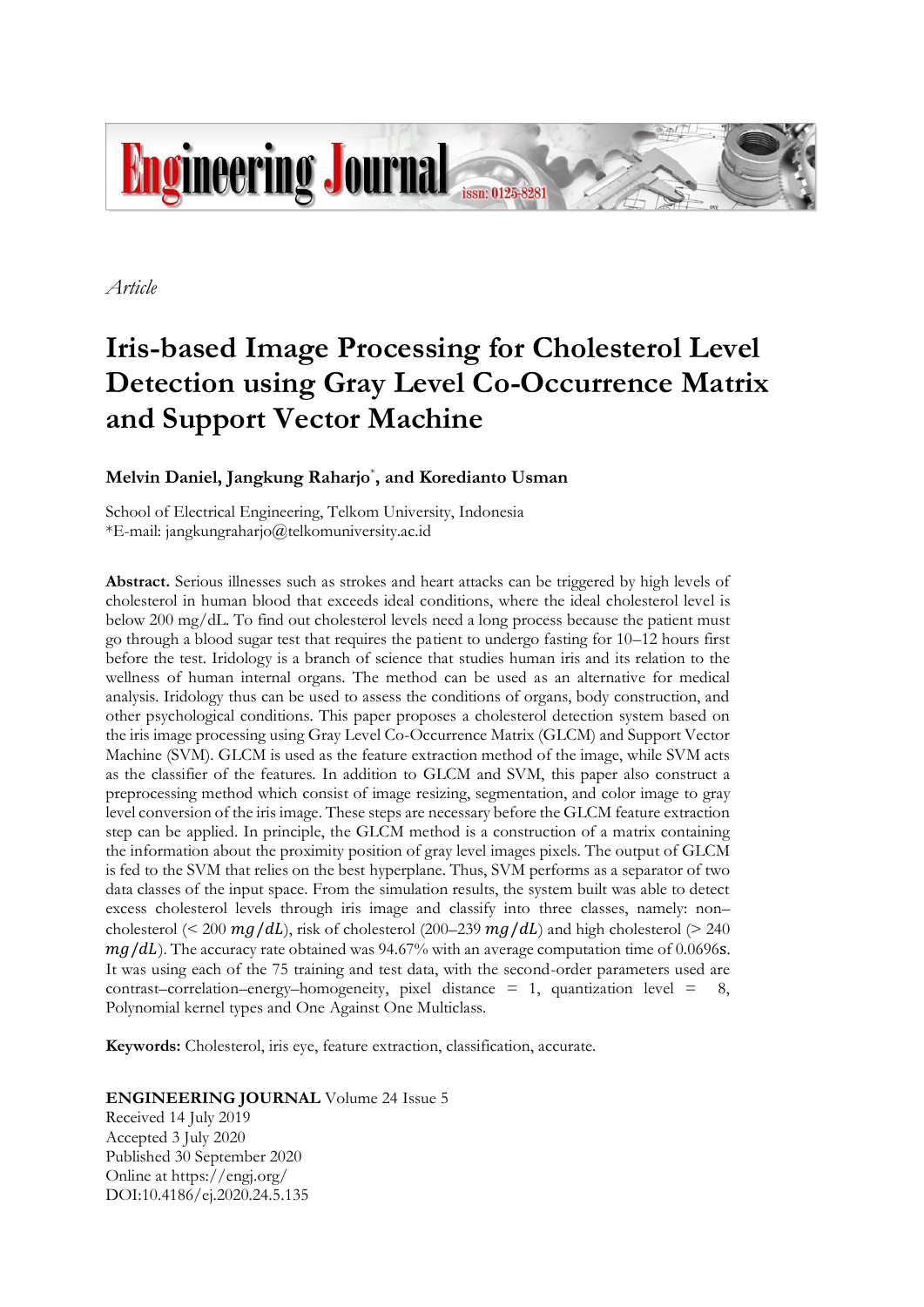#### **1. Introduction**

Cholesterol is a waxy fat compound produced by the human body, especially in the liver. If cholesterol levels in the human body are not properly considered, it can cause excess cholesterol levels in the blood. The ideal cholesterol level in the human body is  $\leq 200$  mg/dl, while a high cholesterol level is >200mg/dl. Excess cholesterol leve<sub>28.1</sub> or hypercholesterolemia can increase the risk of stroke and heart attack. Considering that excessive cholesterol levels can cause serious illness, an initial examination is needed to determine cholesterol levels in the human body. In general, checking cholesterol levels through blood sugar requires a long process because it requires the patient to undergo fasting for 10-12 hours before the test. Iridology is a science that studies the pattern and arrangement of fibers in the iris is an alternative that can be used for medical analysis [1]. In a journal compiled by R.A. Ramlee, K.A. Azis, S. Ranjit, and Masran Esro at the Faculty of Electrical and Computer Engineering, University of Melaka, Malaysia, said that Arcus Senilis is a grayish or whitish circle that is visible around the edges of the eye corner. Senilis Arcus is caused by fat deposits in the inner lining of the peripheral cornea. This statement proves that excess cholesterol levels in the body can be detected through iris patterns [2].

In a previous study entitled "Detection of Excess Cholesterol through Eye Iris Images with the Discrete Wavelet Transform Method and K-Nearest Neighbor Classification", a detection of excess cholesterol levels in the human body was carried out with a system that was inputted as a digital image of the iris to be detected, then the process of image standardization, feature extraction and classification will be carried out which results in an average level of accuracy of 55.39% [1]. The research about Cancer classification using Gray Level Co-Occurrence Matrix (GLCM) features is obtained an accuracy of more than 90% [3] and in the study of Detection of Senile Cataract Stadium using the GLCM method as feature extraction and SVM method as its classification yielded an average accuracy rate of 93.33% [4]. Whereas the paper about detection cholesterol level through iris using moment invariant and K-Means Clustering provides a result of accuracy of 95% [5].

In this study, for feature extraction the author uses the GLCM method which is a matrix that contains information about the position of neighboring pixels that have a certain gray level [6–14]. While for classification using the Support Vector Machine (SVM) method that relies on the best hyperplane which functions as a separator of two data classes in the input space [15–24]. Thus the hope of using the GLCM and SVM methods on excess cholesterol levels in the human body can provide a higher level of accuracy than previous similar studies.

## **2. Research Method**

Basically, this research is divided into two stages, namely feature extraction using the GLCM method and classification using the SVM method.

#### **2.1. Gray Level Co-Occurrence Matrix**

GLCM is a matrix that contains information about the proximity of pixels that have a certain gray level value. One technique for obtaining texture characteristics is to calculate certain angles and distances [12], [25]. One method to find out is to use the GLCM method. GLCM is defined as a matrix of image pixel data where it is described how often different combinations of gray values in the image appear. The algorithm for forming GLCM is a few steps [26]:

#### (i). Quantization

Quantization is a conversion of gray scale values (256 gray values) image into a range (level - level) of certain values. This quantization aims to reduce the number of calculations and reduce the computational process. Suppose the set of eight is a range of values (0-7) where each range represents 32 gray values such as Table 1 [26].

Table 1. Quantization Value.

| No. | Quantization Value | Value Range |
|-----|--------------------|-------------|
|     |                    | $0 - 31$    |
| 2   |                    | $32 - 63$   |
| 3   | 2                  | 64-95       |
|     | 3                  | 96-127      |
| 5   |                    | 128-159     |
| 6   | 5                  | 160-191     |
|     |                    | 192-223     |
|     |                    | 224-255     |

Suppose there is an image A with a 5x6 order with a gray scale value like in Eq. (1).

$$
A = \begin{bmatrix} 33 & 130 & 46 & 27 & 97 & 85 \\ 100 & 66 & 112 & 71 & 45 & 129 \\ 34 & 44 & 141 & 160 & 245 & 3 \\ 54 & 137 & 99 & 78 & 168 & 253 \\ 144 & 190 & 143 & 182 & 136 & 169 \end{bmatrix}
$$
 (1)

Then the B matrix is obtained from the quantization of the gray scale image as in (2).

$$
B = \begin{bmatrix} 1 & 4 & 1 & 0 & 3 & 2 \\ 3 & 2 & 3 & 2 & 1 & 4 \\ 1 & 1 & 4 & 5 & 7 & 0 \\ 1 & 4 & 3 & 2 & 5 & 7 \\ 4 & 5 & 4 & 5 & 4 & 5 \end{bmatrix}
$$
 (2)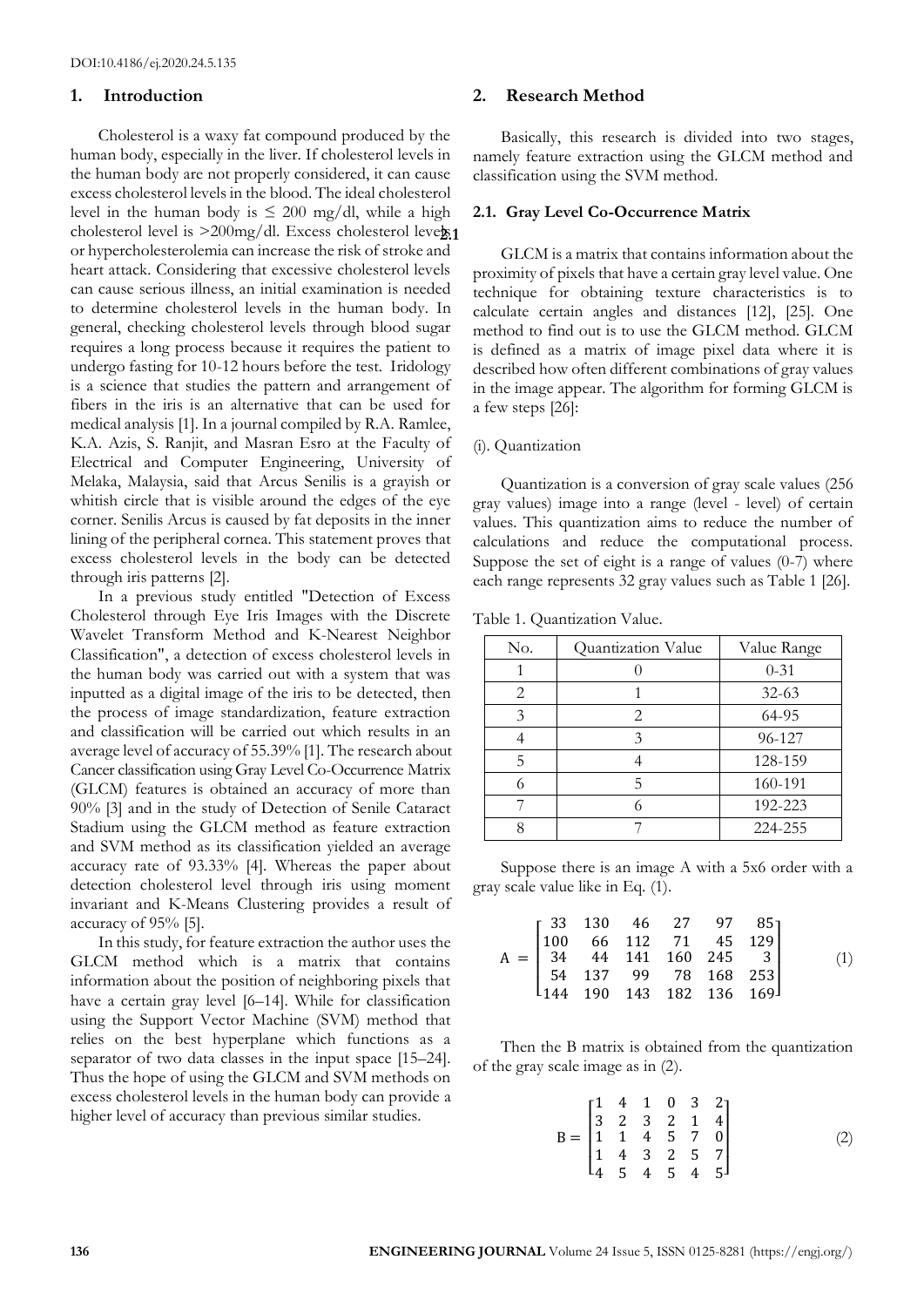#### (ii). Co-Occurence

Co-Occurrence means a shared event, that is the number of occurrences of one level of intensity values of neighboring pixels with one level intensity of another level in distance  $(d)$  and a certain angle orientation  $(\theta)$ . Orientation is formed in four angles, namely  $0^0$ ,  $45^0$ ,  $90^0$ and 135<sup>0</sup> while the distance between pixels is set at 1 pixel [26].

The representation of the orientation of  $0<sup>0</sup>$  is if there is a reference pixel, based on Fig. 1 in the central pixel box, then the direction  $0^0$  is shown to the right of the center pixel. For distance, it is a neighboring pixel to the central pixel starting from one to whatever is needed based on the direction of its orientation. Suppose that it is determined from the 4 directions of the matrix co-occurrence (C matrix) is  $0^0$  and the distance of pixels is 1 as shown in Table 2. Then the C matrix in Eq. (3) is obtained.



Fig. 1. Orientation (Offset) and Distance (d) [26].

 $E =$ 

 $\lfloor$ I ł I I ł ł I ł ł ł ł  $\frac{50}{1}$ 0 1 50 0 50

50 0

50 1 50 0 50 5

50 0 50 5 50 0

50 0 50 0 50 1

50 0 50 50

50 1

50 0 50 50

2 50 1

 $\overline{0}$ 50  $\overline{0}$ 50 0

1 50 0

1 50 0 50 0 50

0 50 5

50 0 50 1 50 0

50 50 0 50 6

1 50 0 50 6 50 0

50 0 50 0 50 0

50 50 50

0 50 0 50 2 50

5 50 0

0 50 1

0 50 0

50 0

50 0  $\overline{50}$ 

50 0

50 0

50 0 50 0

50 50 0  $\overline{50}$ 0  $\overline{\epsilon}$ <sup>0</sup> Ι 1 Ί J Ι I 1 Ι ł I J 1

1  $50$ 

> $\overline{0}$ 50 0

0 50

 $\overline{0}$ 50 2

| $\begin{bmatrix} 0 & 0 & 0 & 1 & 0 & 0 & 0 & 0 \\ 1 & 1 & 0 & 0 & 4 & 0 & 0 & 0 \\ 0 & 1 & 0 & 1 & 0 & 1 & 0 & 0 \\ 0 & 0 & 4 & 0 & 0 & 0 & 0 & 0 \\ 0 & 1 & 0 & 1 & 0 & 4 & 0 & 0 \\ 0 & 0 & 0 & 0 & 2 & 0 & 0 & 2 \\ 0 & 0 & 0 & 0 & 0 & 0 & 0 & 0 \\ 1 & 0 & 0 & 0 & 0 & 0 & 0 & 0 \end{bmatrix}$ |  |  |  |  |  |
|------------------------------------------------------------------------------------------------------------------------------------------------------------------------------------------------------------------------------------------------------------------------------------------------------|--|--|--|--|--|
|                                                                                                                                                                                                                                                                                                      |  |  |  |  |  |
|                                                                                                                                                                                                                                                                                                      |  |  |  |  |  |
|                                                                                                                                                                                                                                                                                                      |  |  |  |  |  |
|                                                                                                                                                                                                                                                                                                      |  |  |  |  |  |
|                                                                                                                                                                                                                                                                                                      |  |  |  |  |  |
|                                                                                                                                                                                                                                                                                                      |  |  |  |  |  |

Table 2. Value of Co-occurrence Matrix.

| Main  |     | Neighboring Pixels |     |     |     |     |     |     |  |  |  |  |  |  |  |
|-------|-----|--------------------|-----|-----|-----|-----|-----|-----|--|--|--|--|--|--|--|
| Pixel | 0   | 1                  | 2   | 3   | 4   | 5   | б   |     |  |  |  |  |  |  |  |
| 0     | 0,0 | 0,1                | 0,2 | 0,3 | 0,4 | 0,5 | 0,6 | 0,7 |  |  |  |  |  |  |  |
| 1     | 1,0 | 1,1                | 1,2 | 1,3 | 1,4 | 1,5 | 1,6 | 1,7 |  |  |  |  |  |  |  |
| 2     | 2,0 | 2,1                | 2,2 | 2,3 | 2,4 | 2,5 | 2,6 | 2,7 |  |  |  |  |  |  |  |
| 3     | 3,0 | 3,1                | 3,2 | 3,3 | 3,4 | 3,5 | 3,6 | 3,7 |  |  |  |  |  |  |  |
| 4     | 4,0 | 4,1                | 4,2 | 4,3 | 4,4 | 4,5 | 4,6 | 4,7 |  |  |  |  |  |  |  |
| 5     | 5,0 | 5,1                | 5,2 | 5,3 | 5,4 | 5,5 | 5,6 | 5,7 |  |  |  |  |  |  |  |
| 6     | 6,0 | 6,1                | 6,2 | 6,3 | 6,4 | 6,5 | 6,6 | 6,7 |  |  |  |  |  |  |  |
| 7     | 7,0 | 7,1                | 7,2 | 7,3 | 7,4 | 7,5 | 7,6 | 7,7 |  |  |  |  |  |  |  |

#### (iii). Symmetric

Symmetric interpreted as the appearance of the same pixel position. Suppose there is a pixel (2,3), then horizontally equal to pixels  $(3,2)$ . Therefore, symmetric is the sum of the matrix co-occurrence with its own transpose matrix like Eq. (4) [26].

|       |          | г0 0                                   |         |                   |                  |    |                 |              |                                               |                                               |   |                     |            | $\begin{bmatrix} 0 & 1 & 0 & 0 & 0 & 0 & 0 & 1 \end{bmatrix}$ |                                       |                                       | $\begin{bmatrix} 0 & 1 & 0 & 1 \end{bmatrix}$ |                |              |            | $0\quad 0\quad 0$ |  |     |
|-------|----------|----------------------------------------|---------|-------------------|------------------|----|-----------------|--------------|-----------------------------------------------|-----------------------------------------------|---|---------------------|------------|---------------------------------------------------------------|---------------------------------------|---------------------------------------|-----------------------------------------------|----------------|--------------|------------|-------------------|--|-----|
|       |          |                                        |         | $\bf{0}$          | $\bf{0}$         |    | $\vert 0 \vert$ |              | $1\quad1\quad0$                               |                                               |   |                     | $0\quad 0$ | $\vert 0 \vert$                                               |                                       | $\begin{vmatrix} 1 & 2 \end{vmatrix}$ |                                               | $1 \quad 0$    |              | 5 0 0      |                   |  |     |
|       |          |                                        |         |                   | $\boldsymbol{0}$ |    |                 |              | $\begin{bmatrix} 0 & 0 & 0 \end{bmatrix}$     | $\overline{4}$                                |   | $0\quad 0\quad 0$   |            | $\overline{0}$                                                | $10^{-4}$                             |                                       |                                               | 0 <sub>5</sub> | $\mathbf{0}$ |            |                   |  |     |
| $D =$ |          | $\cdot$ 0                              | 4 0 0 0 |                   | $\overline{0}$   |    |                 |              |                                               | $\begin{bmatrix} 1 & 0 & 1 & 0 \end{bmatrix}$ |   | $1 \quad 0 \quad 0$ |            | 0 <sup>1</sup>                                                |                                       |                                       | $\begin{pmatrix} 1 & 0 & 5 & 0 \end{pmatrix}$ |                |              | 1 0 0      |                   |  | (4) |
|       |          | $\begin{array}{ccc} 0 & 1 \end{array}$ |         | 4                 | $\theta$         |    |                 |              | $\begin{bmatrix} 0 & 4 & 0 & 0 \end{bmatrix}$ |                                               |   | $0\quad 2\quad 0$   |            |                                                               | $0$   $10$                            |                                       | $0\quad 1$                                    |                |              | $0\quad 6$ | $\Omega$          |  |     |
|       | $\bf{0}$ |                                        |         | $\bf{0}$          | $\boldsymbol{0}$ |    | $ 0\rangle$     | $\mathbf{0}$ |                                               |                                               | 4 | $0\quad 0$          |            | 0 <sup>1</sup>                                                | $\vert 0 \rangle$                     |                                       |                                               |                |              | 6 0        |                   |  |     |
|       | $\bf{0}$ | $\theta$                               |         | $0\quad 0\quad 0$ |                  | 01 |                 |              | $\begin{bmatrix} 0 & 0 & 0 & 0 \end{bmatrix}$ |                                               |   | $0\quad 0\quad 0$   |            | 0 <sup>1</sup>                                                | $\begin{bmatrix} 0 & 0 \end{bmatrix}$ |                                       |                                               | $0\quad 0$     | $0\quad 0$   |            | $\bf{0}$          |  |     |
|       |          |                                        |         |                   |                  |    |                 |              |                                               |                                               |   |                     |            |                                                               |                                       |                                       |                                               |                |              |            |                   |  |     |

(5)

(iv). Normalization

Divide each matrix number into a D (symmetric) matrix with the sum of all the numbers in the matrix. Equation (5) is the result of normalization [26].

(v). Feature Extraction

GLCM is one way to extract a second-order characteristic of textured features. The features extracted are contrast, correlation, energy, and homogeneity. The following are some of the similarities in the textural features [27]: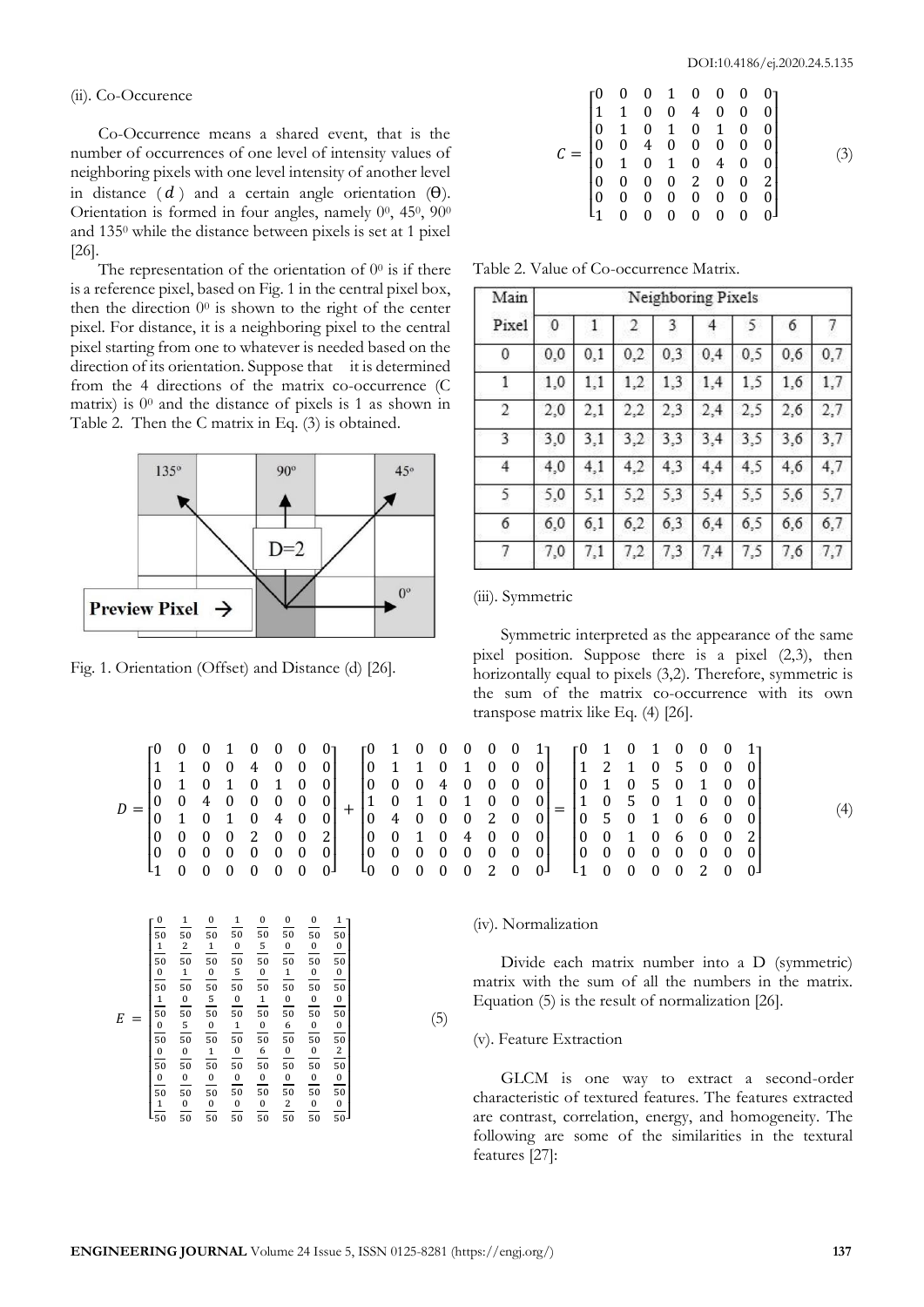#### a. Contrast

Contrast is a color difference that can distinguish objects in images. Measure the contrast between review pixels and neighboring pixels in the entire image as shown in Eq.(6).

$$
Contrast = \sum_{i,j} |i-j|^2 p(i,j) \tag{6}
$$

#### b. Correlation

Correlation is a measurement of the dissimilarity of a texture. The value is small if the texture is uniform, and the value will high if the texture is random.

$$
Correlation = \sum_{i,j} \frac{(i-\mu i)(j-\mu j)p(i,j)}{\sigma i \sigma j} \qquad (7)
$$

#### c. Energy

Energy is global uniformity in an image. It measure the number of squares in the GLCM.

$$
Energy = \sum_{i,j} p(i,j)^2 \tag{8}
$$

#### d. Homogeneity

Homogeneity is a local similarity in an image. It measure the proximity of the distribution of elements in the GLCM to the diagonal GLCM.

$$
Homogeneity = \sum_{i,j} \frac{p(i,j)}{1+|i-j|} \tag{9}
$$

where  $i = row$ ,  $j = column$  and  $p = number$  of pixels.

#### **2.2. Support Vector Machine Classification**

SVM as a classification method becomes very popular lately. It is used not only for classification but also as a regression technique. Boser, Guyon, Vapnik proposed SVM, and their work was presented at the fifth annual workshop on Computational learning theory in 1992. Basically, SVM combines the computational theories that existed a few decades before, such as margin hyperplane as proposed by Duda and Hart in 1973. The SVM kernels, on the other hand, were introduced by Aronszajn long before SVM itself in 1950.

The SVM method is included in the supervised learning class for classification and ensures performance in predicting a new classification. The use of SVM as a classifier produces high accuracy as shown in [28]. The purpose of the SVM method is to find the hyperplane function that can be from objects with different classifications. Finding the hyperplane function can use kernel functions. There are several types of kernels. The kernel functions used in this study are Gaussian, Linear, Radial Basis Function (RBF), and Polynomial.

The best hyperplane is one that is able to center and maximize margins until it passes through the middle of a different classification. Centering and separating margins can increase the probability of grouping data correctly. For example, hyperplane 1 has a smaller margin than hyperplane 2. Then there is data entered with an output worth +1 that must be grouped on one of the hyperplane. If in a hyperplane 1 the grouping is wrong, then use hyperplane 2 for the correct grouping [29].



Fig. 2. Support Vector Machine Hyperplane [4].

Figure 2 shows several patterns that are members of two classes: +1 and -1. The red square symbolizes a pattern that is joined in class -1, while the yellow circle represents the pattern in class +1. To get the best hyper lane is by finding the middle position between two class boundary fields or find the maximum margin or the distance between two sets of objects from different classes [16]. SVM has advantages such as: (i). Generalization, namely the ability of a classifying method that is not included in the pattern, (ii). Curse of Dimensionality, namely the ability to estimate parameters, (iii). Implementation is relatively easy, the process of determining support vectors can be formulated in the Quadratic Programming Problem, (iv). Having an optimal global solution, It means that when testing is done with certain parameters, it will produce the same results in the next test. In contrast, the lack of SVM is difficult to use in large-scale cases. A large scale in this case, is meant by the number of samples processed.

## **Multiclass on Support Vector Machine**

There are two options for implementing SVM multiclass, the first one is by combining some binary SVM data, and the second one is by combining all data consisting of several classes into an optimal problem form. The second approach where the optimization problem must be solved is far more complicated than the first approach. The following are two common methods for implementing SVM multiclass:

#### (i) One Against All (OAA)

In this method, a  $k$  ( $k$  is the number of classes) binary SVM model is built. Each of the  $i$  classification models is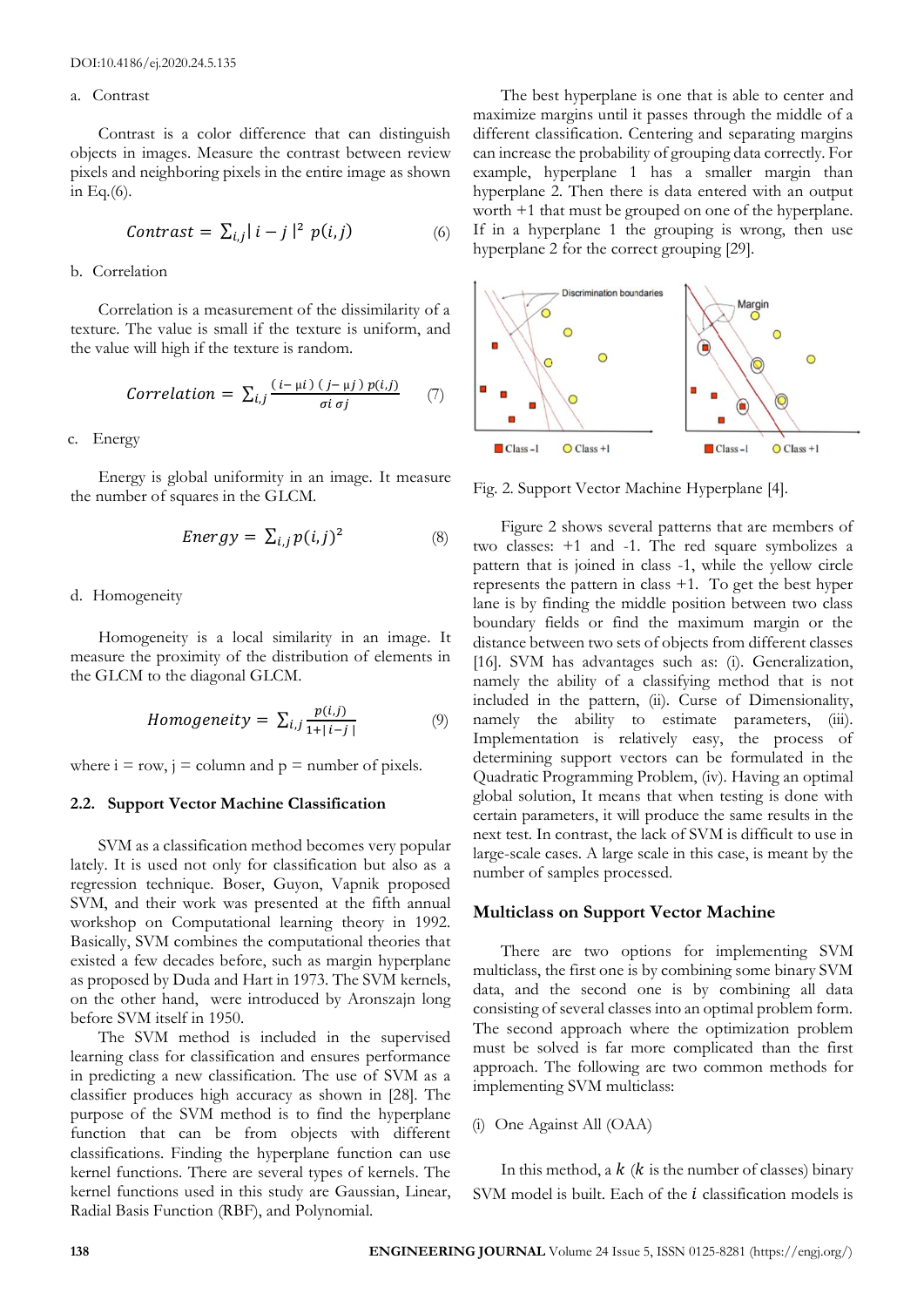trained by using the whole data, to find solutions to problems.

## (ii) One Against One (OAO)

In this method,  $k\left(\frac{k-1}{2}\right)$  $\frac{1}{2}$ ) is built into a binary classification model ( $k$  is the number of classes). This method uses a voting system. So in this method there are  $k\left(\frac{k-1}{2}\right)$  $\frac{1}{2}$ ) quadratic programming problems, each of which has  $\frac{2n}{k}$  variables (*n* is the number of training data).

## **3. System Design**

The system that will be designed in this study uses a matrix simulator. In system design, a block diagram is needed to present the system in general, as shown in Fig. 3. Each block has its own function. The block diagram gives a more directed boundary than the design of a detection system for excess cholesterol levels through the iris image using the GLCM and SVM methods. Figure 3 shows the system design block diagram



Fig. 3. System Block Diagram.

In this research, the system designed consists of two stages, namely the training stage and the testing phase. The training stage is the process of setting up a database that stores the value of the characteristic vector of each image that is used as a reference for the test image later. The testing phase is the process used to test image data so that it can be classified by the system. In this study, 75 image data were used as training data and testing data.

At the training stage, each process starts from preprocessing the training data of the inserted image, then feature extraction is done using the GLCM method. The training matrix process is carried out which contains vectors - the characteristic vectors of training data and the target results of the training extraction feature to get network weight to be used in the classification process. At the test stage, after pre-processing and extraction of features, the image is detected using the SVM classification method to determine the compatibility of the characteristic vectors of the test data against the training data so that the classification results are obtained.

The general description of the simulation and analysis system from this study is divided into two scenarios, as shown in Fig. 4.

## **Image Acquisition**

The acquisition is the stage for taking pictures in order to get digital images as training data and test data so that the image can be processed in the system. The first step to getting digital images is image acquisition. The iris images are taken from eye hospital that has a patient's medical history and checked through a cholesterol detector. The iris image was taken using the cellphone camera with the .bmp format. The image obtained is divided into training images and test images that will be processed in the preprocessing stage. At the stage of image acquisition, the image that has been taken is done by cropping manually. This is done so that the image that appears is only the area that will be detected.



Fig. 4. Diagram Block of the Training and Testing Process.



Fig. 5. Pre-Processing Phase Block Diagram.

#### **Pre-Processing**

Pre-processing is the step taken to prepare a still rough image so that it can be processed further. The purpose of preprocessing is to improve the quality of the input images obtained. In pre-processing, the first step is resize, which is the uniformity of the pixel size of all images both training and testing to a certain size. The next stage is segmentation, which functions to copy some parts of the image that will be detected such as the texture characteristic. Then the results of the segmentation will be changed to grayscale with the aim of reducing threedimensional images into just two dimensions with the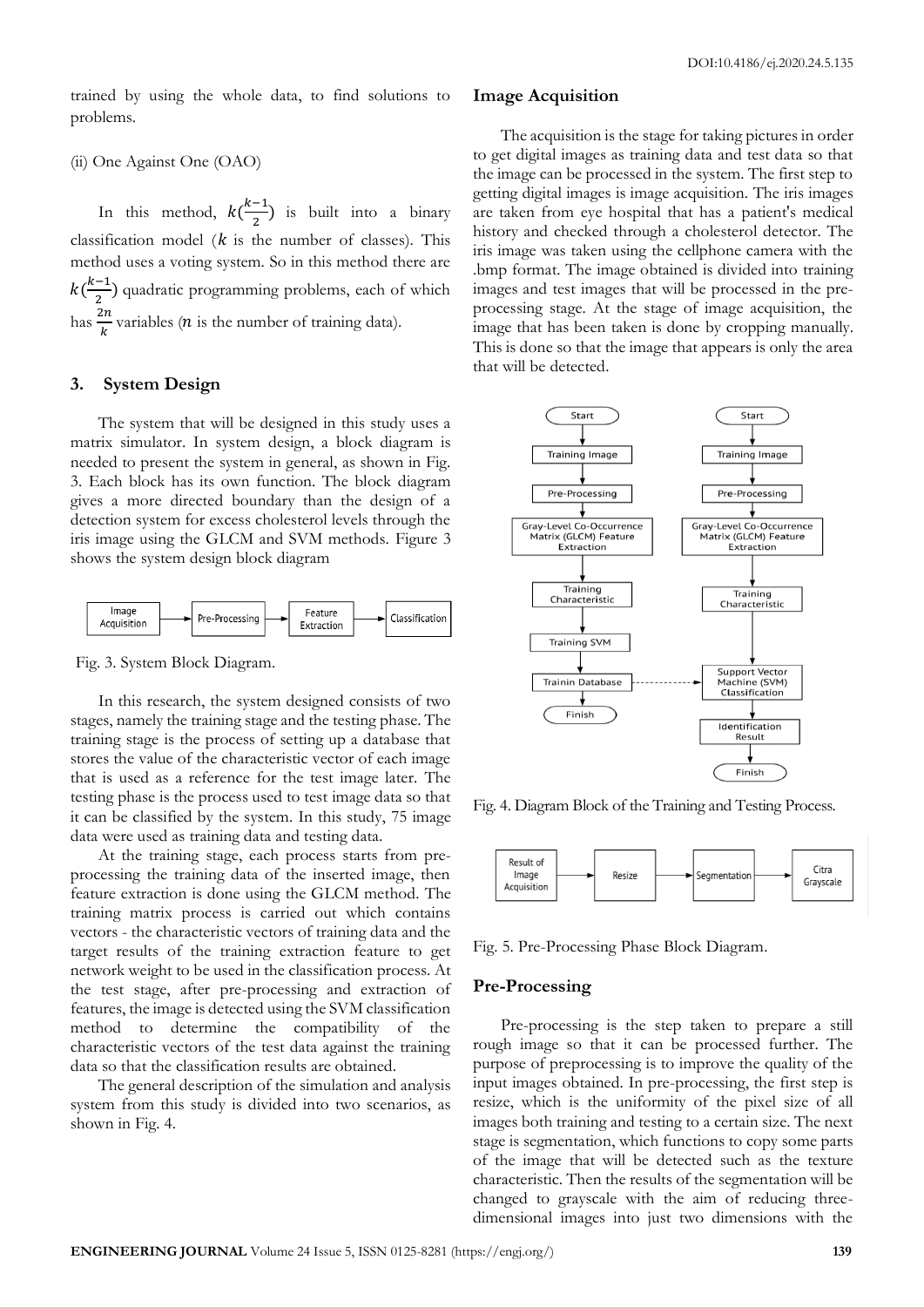same intensity value, so as to speed up the computational process. Block diagram of the pre-processing and image result of pre-processing process are shown in Fig. 5 and Fig. 6 respectively.

Fig. 6. Pre-Processing Result Image.

## **Feature Extraction**

The GLCM method in this study used to get features on the image of the object to be studied. GLCM is calculated as a second-order histogram of the gray image. GLCM is a matrix where the dimensions depend on the amount (intensity) of gray levels (N) in an image. GLCM contains frequency information found in two combinations of neighboring pixels in a gray image.



Fig. 7. GLCM Feature Extraction Block Diagram.



Fig. 8. SVM Classification Block Diagram

## **Classification**

The next stage is the classification process which aims to group images according to classification. The characteristic vectors that have been obtained through the feature extraction process will be classified according to the class of normal cholesterol, risk of cholesterol, and high cholesterol. The method used in the classification process is SVM, while the parameters used in the SVM method are kernel type and multiclass. The data used in this research can be divided into two groups [30], which are the training data arranged in a training database and the test data taken from the test data folder. The next step is the SVM classification process by testing test data to be compared with image data taken from the training database.

## **System Performance Parameters**

After all the processes are done, it is necessary to have a system performance test. This test is useful to determine the success or failure of the application system for the detection of excess cholesterol levels through the iris image using the GLCM and SVM methods so that they can be used accurately. Accuracy can be written as follows:

$$
Accuracy = \frac{Amount of correct data}{Amount of all data} \times 100\% \quad (10)
$$

## **Computer Specifications**

The computation time is measured relative to the computer that is used in this simulation. The computer specifications are 3 GHz later Pentium Core with 8 GB memory of RAM.

## **4. Simulation and Analysis**

(i). Comparison Test of Number of Training Data with Test Data

At this stage, testing is done by testing the comparison of training data, namely 50%: 50% (75 images of training data: 75 images of test data), 80%: 20% (120 images of training data: 30 images of test data), 20%: 80 % (30 images of training data: 120 images of test data). The second-order parameters on GLCM used are contrast, correlation, energy, homogeneity, pixel distance  $(d) = 1$ , quantization level  $(n) = 8$ , and the SVM parameters used are Polynomial as kernel type and OAO as multiclass.



Fig. 9. Accuracy of Comparison of Number of Training Data with Testing Data

From the results of testing the comparison of training data with test data in Fig. 9, the highest accuracy is in data comparison of 50%: 50% (75 images of training data: 75 images of test data) with a value of 94.67% and average computational time is 0.0677s. The lowest accuracy is in data comparison 20 %: 80% (30 training data images: 120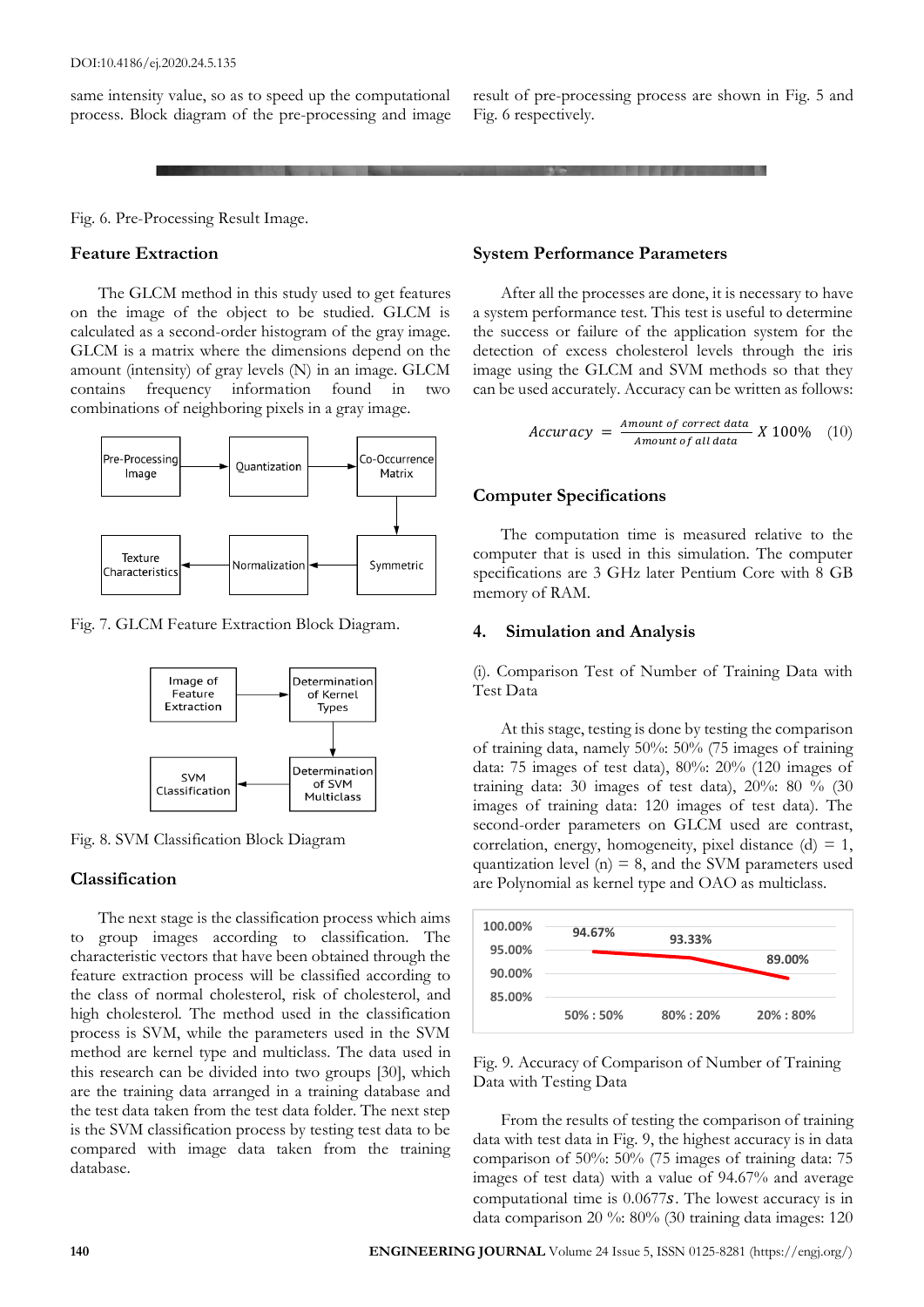images of test data) with a value of 89.00% and average computational time is  $0.0701$ *s*.

(ii). Testing of Pixel Distance Parameters (d) and Quantization Levels (n)

The following are test results data to determine the effect of pixel distance parameters (d) and quantization level (n) on accuracy and computation time. Where the pixel distance parameter (d) and quantization level (n) consist of  $d = 1, 2,$  and 3 and  $n = 8, 16$  and 32. The second order GLCM parameters used for testing at this stage are contrast, correlation, energy and homogeneity. The SVM parameters used are polynomial as kernel type and OAO as multiclass.



Fig. 10. Accuracy of Pixel Distance Parameters (d) and Quantization Levels (n).

Based on Fig. 10, the highest accuracy (94.67%) is obtained when the pixel distance parameter (d) and the quantization level (n) used are  $d = 1$  and  $n = 8$  with an average computational time is  $0.0691 \text{ s}$ . The lowest accuracy (80.00%) occurs at  $d = 1$  and  $n = 8$  with average computational time is  $0.0677s$  or at  $d = 2$  and  $n = 32$  with average computational time is  $0.0686$  **s**. From the simulation results, it appears that the best quantization level is 8, and with the graph  $(n = 8)$ , the higher the d, the lower the accuracy.

#### (iii). Testing of Second-Order Parameter

The following is the test data to determine the effect of one second-order parameter on accuracy and computational time. The combination of second-order parameter consists of contrast, correlation, correlation– energy, contrast–correlation–energy, correlation–energy– homogeneity, and contrast–correlation–energy– homogeneity. The GLCM parameters used for testing at this stage are distance  $(d) = 1$ , and the quantization level  $(n) = 8$ . The SVM parameters used are Polynomial as type of kernel and OAO as multiclass.



Fig. 11. Accuracy of Second-Order Parameter.

Based on Fig. 11, the highest accuracy rate was obtained when the second-order parameters used were

contrast–correlation–energy–homogeneity with a value of 94.67% and the average computational time is  $0.0702$ *s*.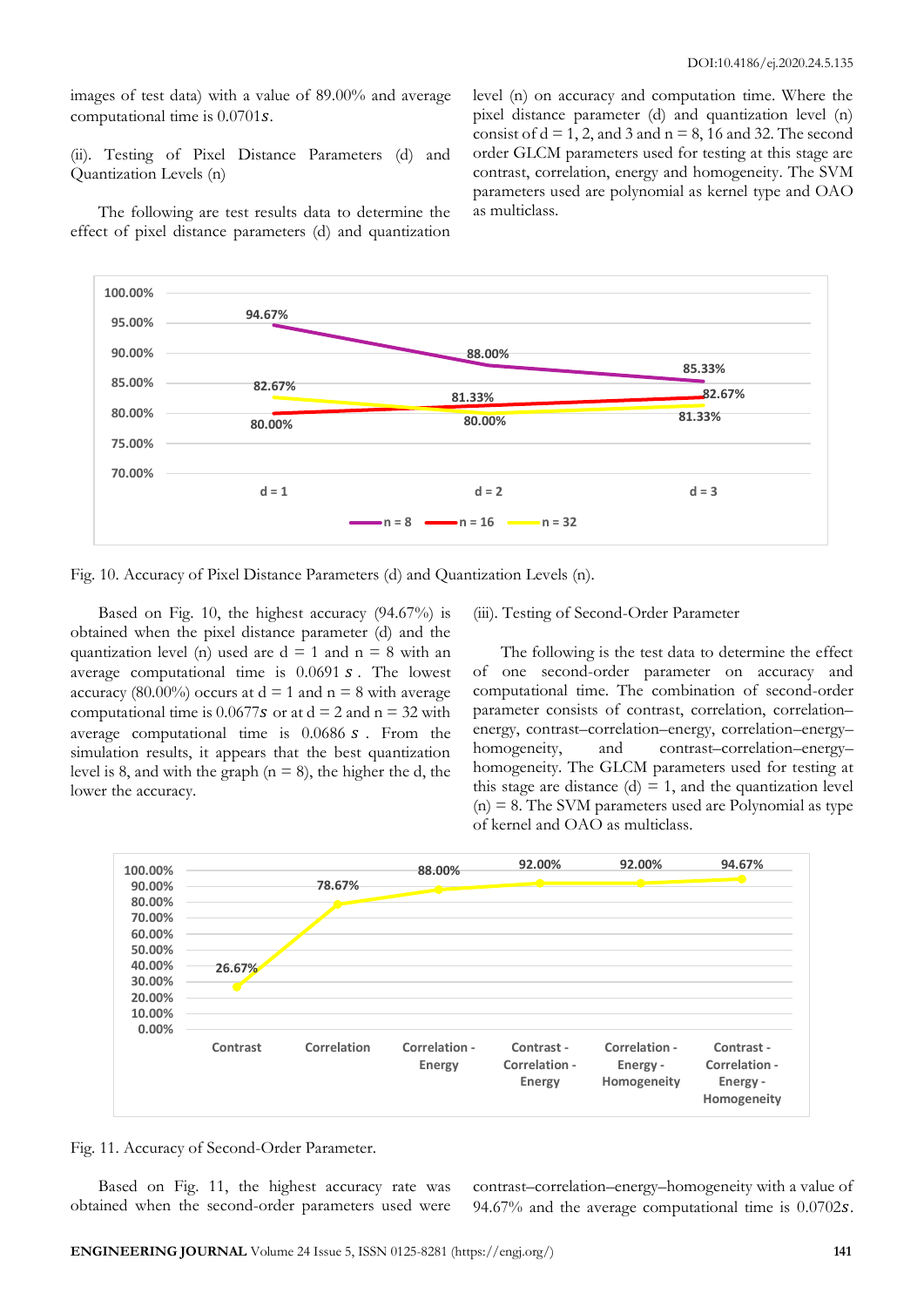#### DOI:10.4186/ej.2020.24.5.135

The lowest accuracy was obtained when the second-order parameters used is contrast with a value of 26.67% and the average computational time is 0.0691s. From the results above, the more second-order parameters are used, the higher the accuracy of the system.

From the results of second-order parameters that have been done, the authors get the results of the texture feature values with orientation angles  $0^0$ , 45<sup>0</sup>, 90<sup>0</sup>, and 135<sup>0</sup> from each class that is non-cholesterol, risk of cholesterol, and high cholesterol.



Fig. 12. Value of Second Order Parameters in Each Class.

Based on Fig. 12, it can be concluded that the highest Correlation texture feature values were obtained in the Cholesterol class, and the lowest was in the Non-Cholesterol class. These results indicate that the degree of dissimilarity between neighboring pixels is high in the Cholesterol class and vice versa in the Non-Cholesterol class. The highest Energy texture feature values obtained in the Non-Cholesterol class, and the lowest was in the Cholesterol class. These results indicate that the level of global uniformity is high in the Non-Cholesterol class and vice versa in the Cholesterol class. Meanwhile, the value of contrast texture features and homogeneity tend to be random and fixed in each class.

## (iv). Testing of Kernel Types and Multiclass

The following is the test data to determine the effect of kernel type parameters and Multiclass on SVM on accuracy and computation time. Where kernel type parameters consist of Gaussian, Linear, RBF, and Polynomial. The multiclass consisting of OAO and One Agains All (OAA). Testing at this stage uses second-order GLCM parameters, namely contrast, correlation, energy homogeneity, quantization level  $(n) = 8$ , and pixel distance  $(d) = 1$ 



Fig. 13. Accuracy and Computation Time of Kernel Types and Multiclass.

Based on Fig. 13 the highest accuracy was obtained when the kernel and multiclass type parameters used were Polynomial and OAO which were 94.67% with average computational time is 0.0696. The lowest accuracy was obtained when the kernel and multiclass type parameters used were Linear and OAA which were 61.33% with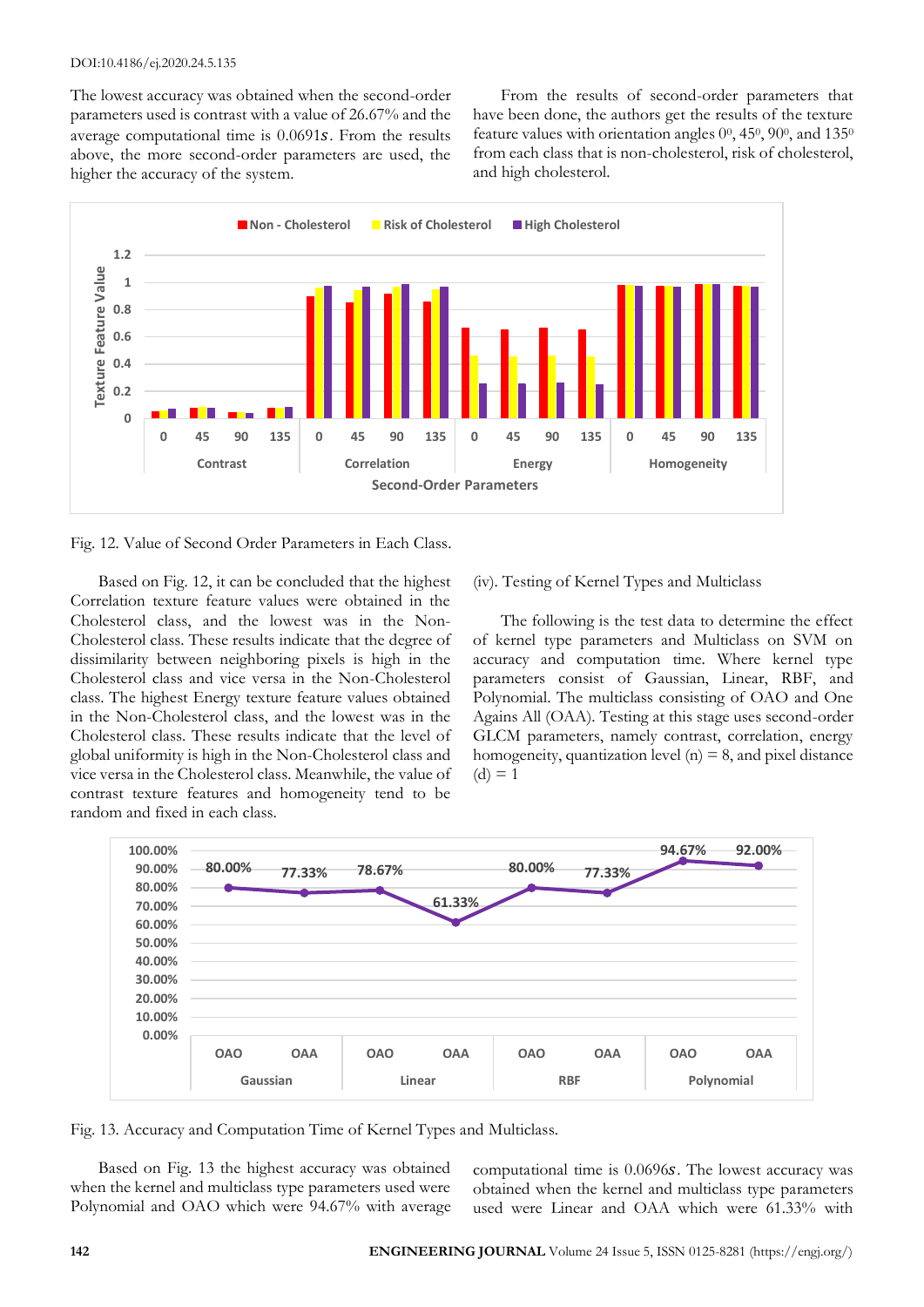average computational time is 0.0699s. From the results above, multiclass OAO is more suitable for each Kernel type.

## **5. Conclusion**

In this study, a system has been designed to detect excess cholesterol levels through the iris image using the GLCM feature extraction method and SVM classification with an accuracy of 94.67% and computation time of 0.0696s. Based on the results of system testing and analysis, conclusions are obtained as follows:

(i). The GLCM method can detect excess cholesterol levels through the iris image optimally using second-order parameters namely contrast, correlation, energy and homogeneity, pixel distance  $(d) = 1$ , and quantization level  $(n) = 8.$ 

• The more second-order parameters are used, the more detailed texture features are encoded, so the accuracy rate is higher and computation time is longer.

• The smaller the quantization level (n) is used, the smaller the gray scale value that is converted into a certain range of values, so the accuracy rate is higher and computation time is faster.

• The smaller the pixel distance (d), the closer the neighboring pixel distance becomes the orientation function, so that the accuracy level is higher and the computation time is faster.

(ii). The SVM method can detect excess levels of cholesterol through the iris image optimally with the Polynomial kernels and OAO multiclass.

## **References**

- [1] R. Enjelica, "Deteksi Kelebihan Kolesterol melalui Citra Iris Mata dengan Metoda Discrete Wavelet Transform dan Klasifikasi K-Nearest Neighbor," Universitas Telkom, Bandung, 2019.
- [2] R. A. Ramlee, K. A. Azis, S. Ranjit, and M. Esro, "Automated detecting Arcus Senilis, symptom for cholesterol presence using iris recognition algorithm," *Journal of Telecommunication, Electronic and Computer Engineering*, vol. 3, no. 2, pp. 29–39, 2011.
- [3] R. K. Nithya and B. Santhi, "Comparative study on feature extraction method for breast cancer classification," *Journal of Theoretical and Applied Information Technology*, vol. 33, no. 2, pp. 220–226, 2011.
- [4] R. Z. I. Ramli, "Deteksi dan Klasifikasi Stadium Katarak Senilis Berdasarkan Citra Mata Menggunakan Metoda Support Vector Machine," Universitas Telkom, Bandung, 2018.
- [5] H. A. D. Rani, E. Supriyati, and T. Khotimah, "Deteksi Iris Mata untuk Menentukan Kelebihan Kolesterol Menggunakan Ekstraksi Ciri Moment

Invariant dengan K-Means Clustering," Universitas Muria, Kudus, 2014.

- [6] R. Mohebian, M. A. Riahi, and O. Yousefi, "Detection of channel by seismic texture analysis using grey level co-occurrence matrix based attributes," *Journal of Geophysics and Engineering,* vol. 15, no. 5, pp. 1953–1962, 2018.
- [7] S. Suharjoto, B. Imran, and A. S. Girsang, "Family relationship identification by using extract feature of gray level co-occurrence matrix (GLCM) based on parents and children fingerprintm: *International Journal of Electrical and Computer Engineering (IJECE),* vol. 7, no. 5, pp. 2738–2745, 2017.
- [8] P. Mohanaiah and P. Sathyanarayana, "Detection of tumour using grey level co-occurrence matrix and lifting based DWT with radial basis function," *International Journal of Engineering Research & Technology (IJERT),* vol. 2, no. 6, pp. 1677–1683, 2013.
- [9] C. Nageswara Rao, S. Sreehari Sastry, K. Mallika, H. S. Tiong, and K. B. Mahalakshmi, "Co-occurrence matrix and its statistical features as an approach for identification of phase transitions of mesogens," *International Journal of Innovative Research in Science, Engineering and Technology*, vol. 2, no. 9, pp. 4531–4538, 2013.
- [10] H. Y. Chai, L. K. Wee, T. T. Swee, S.-H. Salleh, A. K. Ariff, and K. Kamarulafizam, "Gray-level cooccurrence matrix bone fracture detection," *American Journal of Applied Sciences*, vol. 8, no. 1, pp. 26–32, 2011.
- [11] F. D. Aferi, T. W. Purboyo, and R. E. Saputra, "Cotton texture segmentation based on image texture analysis using gray level co-occurrence matrix (GLCM) and euclidean distance," *International Journal of Applied Engineering Research*, vol. 13, no. 1, pp. 449– 455, 2018.
- [12] F. H. Mahmood and W. A. Abbas, "Texture features analysis using gray level co-occurrence matrix for abnormality detection in chest CT images," *Iraqi Journal of Science*, vol. 57, no. 1A, pp. 279–288, 2016.
- [13] B. Sebastian V., A. Unnikrishnan, and Kใ Balakrishnan, "Gray level co-occurence matrix: Generalisation and some new features," *International Journal of Computer Science, Engineering and Information Technology*, vol. 2, no. 2, pp. 151–157, 2012.
- [14] I. P. Budisanjaya, "Identifikasi Nitrogen dan Kalium pada Daun Tanaman Sawi Hijau menggunakan Matriks Co-Occurrence, Moments, dan Jaringan Saraf Tiruan, Bali" Universitas Udayana Bali, 2013.
- [15] G. B. Junior, A. C. Paiva, A. C. Silva, and A. C. M. de Oliveira, "Classification of breast tissues using Moran's index and Geary's coefficient as texture signatures and SVM," *Computers in Biology and Medicine*, vol. 39, pp. 1063–1072, 2009.
- [16] N. Y. Deng and Y. J. Tian, *Support Vector Machine Theory, Algorithms and Development*. Beijing: Science Press, 2009, p. 176.
- [17] N. Xue, "Comparison of multi-class support vector machines," (in Chinese) *Computer Engineering and Design*, no. 5, 2011.